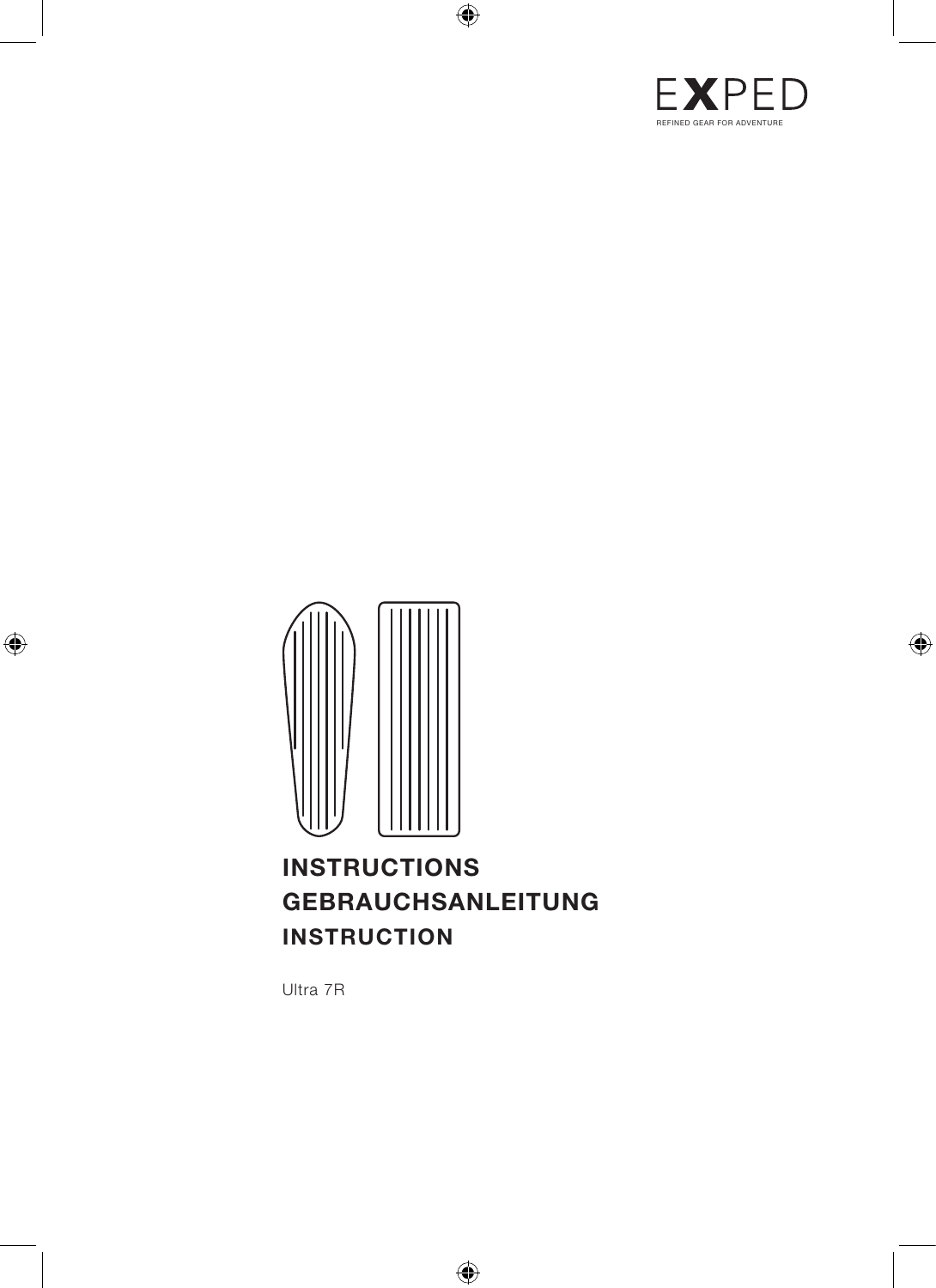# **EXPED MATS | EXPED-MATTEN | MATELAS EXPED**

**Thank you for purchasing an EXPED mat. Innovation, quality and refined details distinguish your new mat from all others.** 

**Schön, dass du dich für eine EXPED-Matte entschieden hast. Innovation, Qualität und clevere Details − das zeichnet unsere Matten aus.**

**Merci d`avoir choisi un matelas EXPED. Innovation, qualité et plein de détails astucieux: voilà ce qui caractérise nos matelas.**





### **1 Inflate | Aufpumpen | Gonflage**

**EN** Always use the Schnozzel Pumpbag to inflate your EXPED mat. This maximises the R-Value of the mat and the mat's lifespan.

**DE** Verwende zum Aufpumpen deiner EXPED-Matte immer den Schnozzel Pumpbag. Das maximiert den R-Wert (die Isolation) und Lebensdauer deiner Matte.

**FR** Utilise toujours le Schnozzel Pumpbag pour gonfler ton matelas EXPED. Cela en maximise la valeur R (isolation) et la durée de vie.



## **2 Deflate and pack | Luft ablassen und verpacken | Dégonfler et emballer**

**EN** Watch our video to learn how to easily and quickly deflate and pack your EXPED mat.

**DE** Schau dir unser Video an. Es zeigt dir, wie einfach und schnell deine EXPED-Matte geleert und verpackt wird.

**FR** Regarde notre vidéo. Elle te montre la rapidité et la facilité avec lesquelles ton matelas EXPED peut être dégonflé et emballé

### **Storage and care | Lagerung und Pflege | Entreposage et entretien**

**EN** Important: always store the mat with open valves and loosely rolled or layed flat (e.g. under a bed) to maximise lifespan. Store clean, wash with mild soap and water. Do not expose to heat sources. Check valves for debris periodically to ensure a positive seal. Keep away from pets with claws!

**DE** Wichtig: Lagere die Matte immer mit offenen Ventilen und locker gerollt oder flach ausgelegt an einem trockenen Ort. Sauber aufbewahren, ggf. mit milder Seife und Wasser waschen. Nicht mit Wärmequellen in Berührung kommen lassen. Prüfe die Ventile regelmässig auf Verunreinigungen, um eine sichere Abdichtung zu gewährleisten.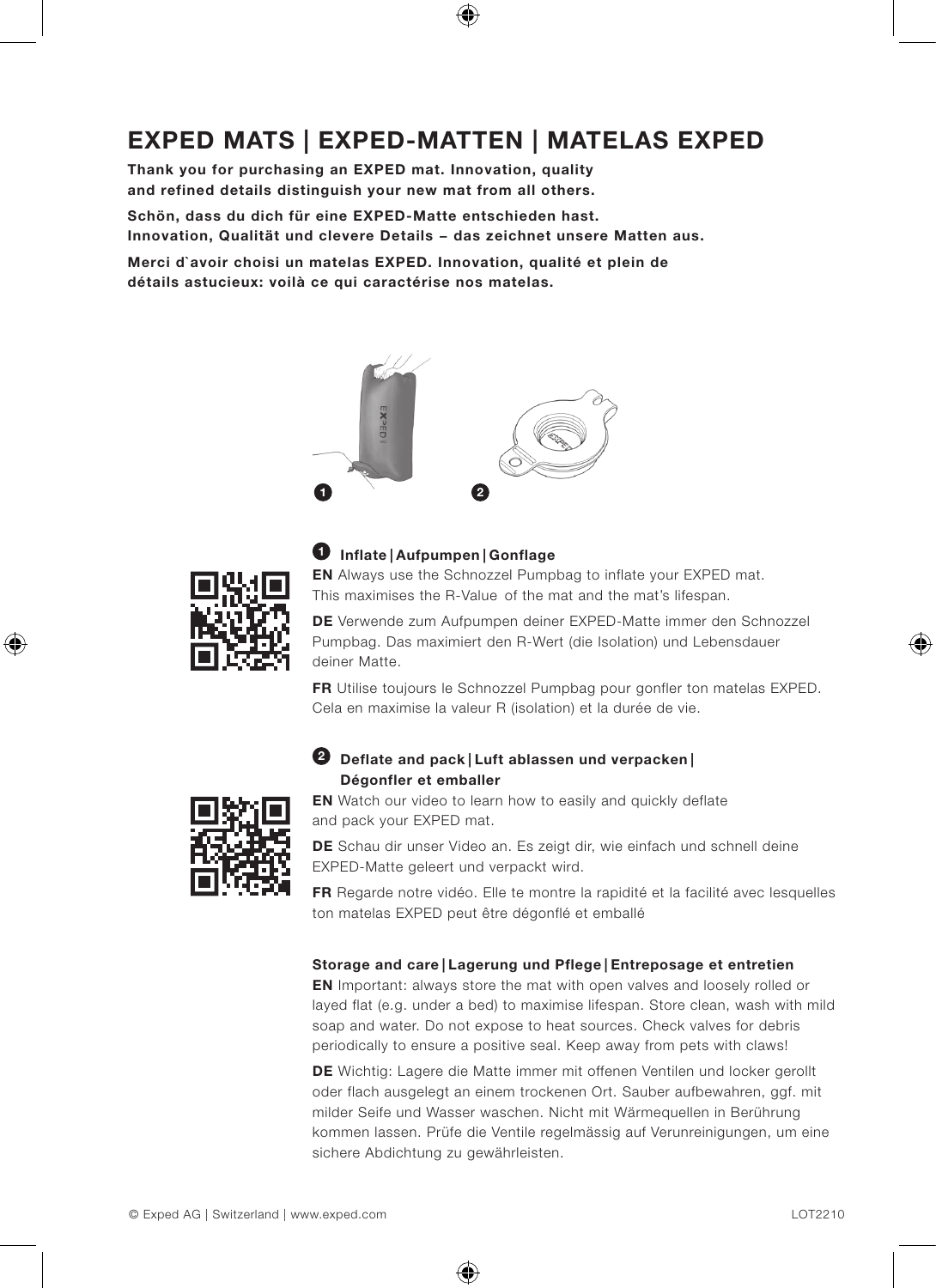

**FR** Important: entrepose toujours le matelas dans un endroit sec avec les valves ouvertes, enroulé (pas trop serré) ou étalé à plat et propre. Le cas échéant, nettoie-le avec du savon doux et de l'eau. Ne le mets jamais en contact avec des sources de chaleur. Pour garantir une bonne étanchéité, vérifie régulièrement qu'il n'y ait pas de salissures sur les valves.

### **DownMat Technology**



**EN** Simply the warmest mats available. Down insulation is unmatched in its warmth-to-weight ratio, packability and longevity. To ensure the down insulation stays optimally-distributed, periodically shake and tap the surface of the mat whilst it is half-inflated.

**DE** Schlichtweg die wärmsten Matten auf dem Markt. Die Daunenisolierung ist unübertroffen in Bezug auf das Verhältnis von Wärme zu Gewicht, Packvolumen und Langlebigkeit. Um sicherzustellen, dass die Daunenisolierung optimal verteilt bleibt, schüttel die Matte und klopfe die Oberfläche im halb aufgeblasenen Zustand ab.

**FR** Ce sont tout simplement les matelas les plus chauds qui existent sur le marché. En termes de rapport chaleur/poids, d'encombrement et de durabilité, rien n'égale l'isolation en duvet. Pour s'assurer que celle-ci reste répartie de façon optimale, secoue le matelas à moitié gonflé et tapote-le.

### **Infant warning | Warnung für Kleinkinder | Mise en garde pour les jeunes enfants**

**EN** Risk of suffocation for infants of age 0-15 months! lnfants have suffocated on inflatable mattresses. Never place an infant 15 months and younger to sleep on an inflatable mattress. When used by children over 15 months provide at least a shoulder width space between mattress and walls or other vertical objects to avoid entrapment and always keep mattress fully inflated when in use.

**DE** Erstickungsgefahr für Säuglinge im Alter von 0-15 Monaten! Säuglinge sind schon auf aufblasbaren Matratzen erstickt. Lege nie einen Säugling bis 15 Monate zum Schlafen auf eine aufblasbare Matte. Bei der Verwendung durch Kinder über 15 Monate muss mindestens ein schulterbreiter Abstand zwischen der Matte und Wänden oder anderen vertikalen Gegenständen eingehalten werden, um ein Einklemmen zu vermeiden und die Matte muss immer vollständig aufgeblasen sein.

**FR** Risque d'étouffement pour les bébés âgés de 0 à 15 mois! Des bébés se sont déjà étouffés sur des matelas gonflables. Ne place jamais un enfant de moins de 15 mois sur un matelas gonflable pour l'y faire dormir. Lorsqu'un matelas est utilisé par des enfants de plus de 15 mois, il doit y avoir une distance d›au moins la largeur des épaules de l'enfant entre le matelas et les murs ou tout autre objet vertical afin d'éviter que l'enfant ne reste coincé. De plus, le matelas doit toujours être entièrement gonflé.